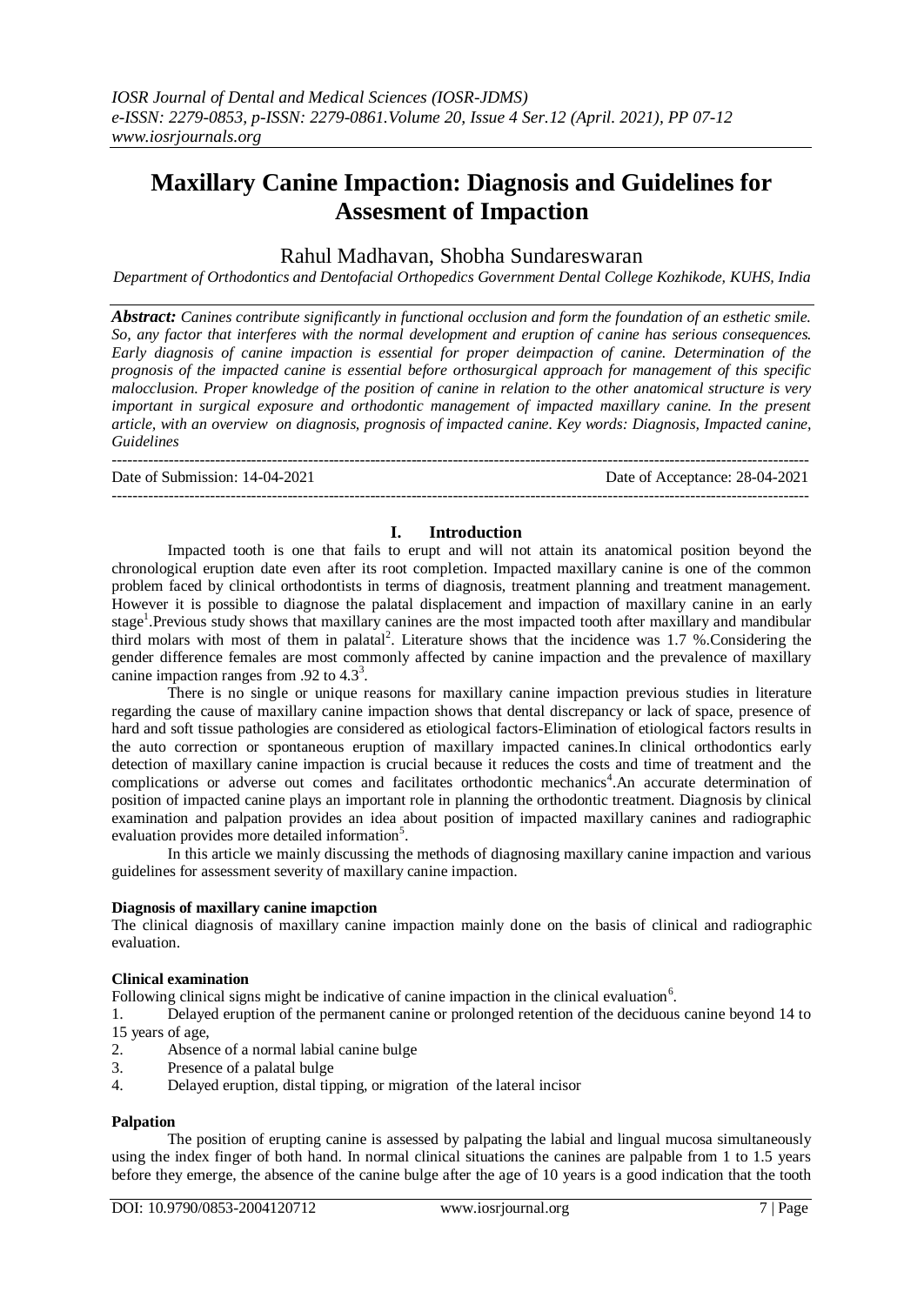is displaced from its normal position, and this is an indicative of ectopic eruption or impaction of the maxillary canines<sup>7</sup>.

# **Radiographic assessment**

The proper localization of the unerupted maxillary canine plays a crucial role in the diagnosis impaction in an early stage. It can help to recognize the tooth displacement in mixed dentition to prevent subsequent impaction. It also aids in determining the feasibility as well as the proper access for the surgical approach and the proper direction for the application of orthodontic force. Various radiographic exposures, including panoramic views, periapical view, occlusal films, posterior-anterior views and lateral cephalogram and 3-dimensional radiographic techniques including Computed Tomography (CT), Spiral CT, and Cone Beam Computed Tomography (CBCT) were introduced.

### **Periapical radiograph**

Periapical radiographs are most commonly used in routine clinical practice and are valuable diagnostic aids. Periapical radiograph gives information regarding stage of eruption, size of follicle, root resorption. Erickson et al. in their study concluded that by individualizing the radiologic investigation according to a stepwise program, it is possible to minimize the total radiation exposure without losing essential information<sup>8</sup>.

# **Postero-Anterior views**

Postero-anterior radiographic image is mainly used for evaluating the medio-lateral position of the canines with respect to a reference line connecting the inferior borders of the orbits. However, this technique is more useful for carrying out a prognostic evaluation rather than providing a diagnosis of position. decreases<sup>9</sup>.

# **Lateral cephalogram**

In patients with 8-9 years of age the presence or absence of maxillary canines can be easily assessed with the help of a lateral cephalogram that is routinely taken for orthodontic purposes. This technique is useful in establishing the height of the impacted tooth and the anterop mosterior position of the impacted canine with respect to the apices of the incisors. In this way it is possible to determine whether the impaction is palatal or  $labial<sup>10</sup>$ .

### **Panoramic radiograph**

Panoramic radiograph gives prediction of palatal canine in 80% of patients .In the diagnosis of canine impaction panoramic radiographs used as an additional source of information with other methods. overlapping canine and lateral incisor in panoramic radiographs after the root completion in incisor may be a sign of eruptive disorders of the canine, an indicative of starting preventive measure to prevent impaction .In the early diagnosis of impaction the panoramic radiographs are essential which helps in prevention of impaction .Previous studies in the literature gave certain findings for identification of impacted canine in panoramic view<sup>11</sup>.

### **Occlusal radiographs**

This may be carried out according to various projections: the most frequently used is that of Simpson (perpendicular beam to the film through the glabella). If, in the image produced by this technique, the cusp of the canine is positioned in front of the ideal line connecting the apices of the lateral incisors, the position will be labial.

# **Tube shift method**

Parallax is the apparent displacement of an image relative to the image of a reference object and is caused by an actual change in the angulation of the x-ray beam. Two radiographs of the object are taken. First using the proper technique and angulation as prescribed and the second, radiograph is taken keeping all the parameters constant and equivalent of those of the first radiograph, only changing the direction of the central ray either with a different horizontal angulation or vertical angulation.If the tooth shifts in the same direction as the tube then the tooth is lingually placed and if it moves in the opposite direction then it is buccally placed (SLOBsame lingual opposite buccal) $^{12}$ .

### **Horizontal tube shift**

Usually, periapical radiographs (PAS) are used in illustrations of a horizontal tube shift but occlusal radiographs (OR) are superior because they cover a larger area. Therefore, the tube can be moved much more between the two exposures resulting in the shift of the image of the impacted canine being easier to determine<sup>13</sup>.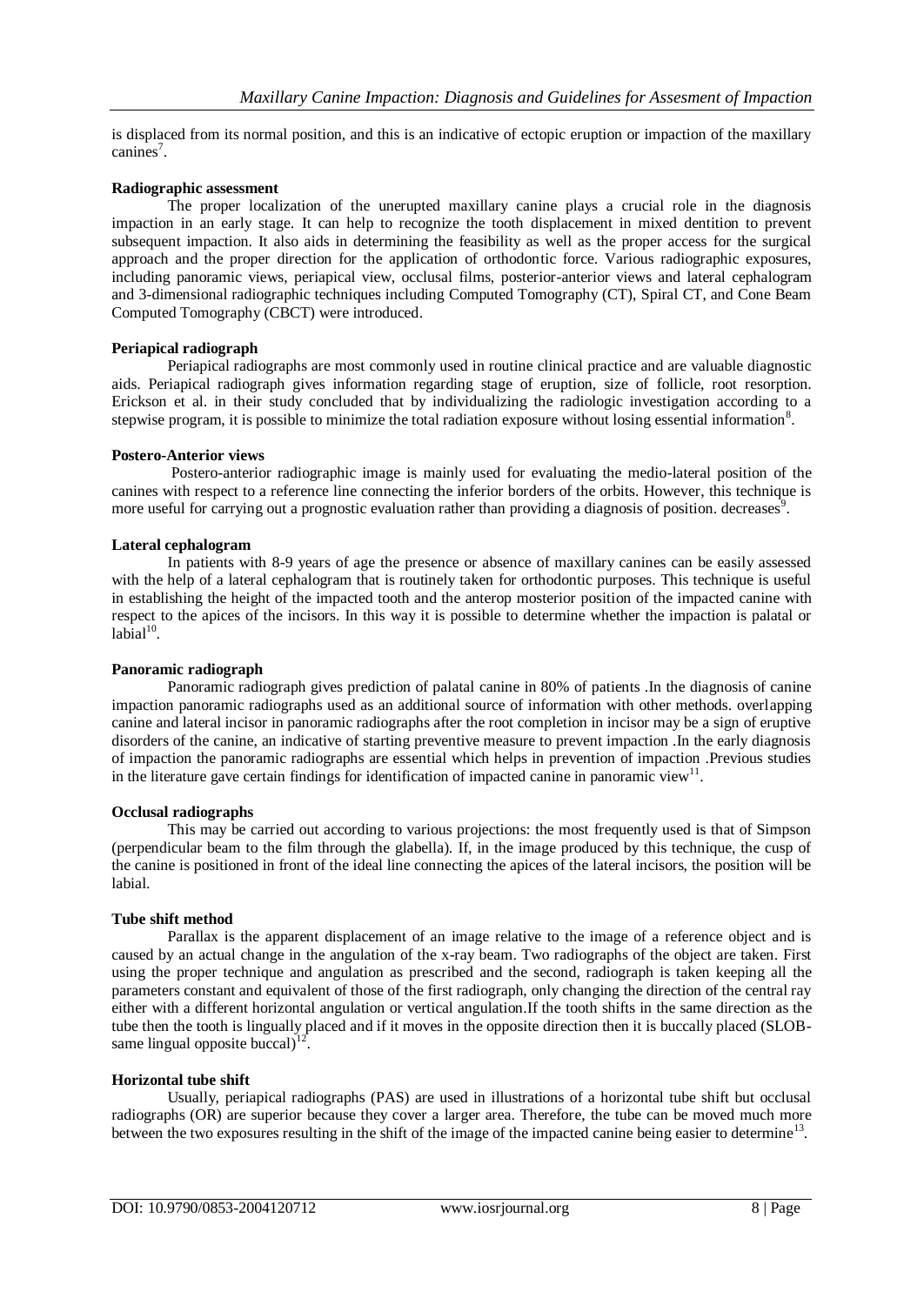# **Vertical tube shift**

In 1986, Keur described a vertical tube shift (VTS) using a rotational panoramic radiograph (PR) and an OR. The PR tube is actually positioned behind the head at an angle of -7° to the occlusal plane, and the film is in front of the head. However, to aid interpretation of the VTS, the tube can be considered to be in front of the head at an effective angle of +7° because the relationship of the image of the canine to the image of the lateral incisor is unaltered. The OR is taken at an angle of  $+60^{\circ}$  to  $65^{\circ}$  to the occlusal plane ,i.e., there is an effective difference of 53° to 58° between the taking of the two films. The image of the palatally impacted canine that is farther away from the x-ray tube moves in the same direction as the tube<sup>13</sup>.

# **Right angle technique**

The right angle technique uses two radiographs taken at right angles to each other. According to Wraith, Ballard suggested the use of the combination of a lateral cephalometric radiograph with a posteroanterior cephalometric radiograph for localization of impacted maxillary canines. However, the position of the impacted tooth is often difficult to interpret, and an additional intraoral film is required to see the fine detail of the impacted tooth and its surrounding structures $13$ .

# **Magnification method**

This method uses the difference in magnification of the crowns of ectopic upper canines on the same panoramic radiograph to determine the position of one canine relative to the other canine. The crown of a palatally displaced canine will appear magnified compared with the image of a contralateral tooth that is in the line of the arch or buccally displaced $14$ .

# **Computed Tomography**

The relative introduction of spiral CT has significantly improved scanning by reducing the examination time and minimizing movement artefacts. Multiple Trans axial images can be retrospectively reviewed from a single spiral CT scan data set with varying degrees of overlap, thus optimizing multiplanar reformations with better longitudinal resolution<sup>15</sup>. Tomography offers greater diagnostic yield, but it is difficult to perform, entails high radiation exposure, and often fails to demonstrate minimal root resorption. The major limitation of CT is radiation risk which is especially greater in children<sup>16</sup>.

### **Cone Beam Computed Tomography**

The most recognized need for CBCT imaging in orthodontics is that of impacted canine evaluation. CBCT imaging is precise in determining not only the labial/lingual relationship but also a more exact angulation of the impacted canine. These 3D images are beneficial in determining the proximity of adjacent incisor and premolar roots, which can be invaluable in determining the ease of uncovering and bonding and the vector of force that should be used to move the tooth into the arch with a lesser chance of damage to adjacent tooth.It also has the potential of providing clear images of highly contrasted structures and is useful in evaluating bone. The analysis that is novel and unique to cbct and helps in aid clinicians to quickly estimate the difficulty of treatment involving impacted canines, without having to do multiple measurements of angles and distances, to relay the approximate treatment plan to the patient $17$ .

### **Three-Dimensional localization using MRI**

Magnetic resonance imaging (MRI) is an imaging modality widely used for medical diagnosis which does not use any ionizing radiation. In dentistry, MRI has been mostly used for imaging of the morphology and function of the temporomandibular joint, soft tissues, and tumours and for implant planning.The crowns of the teeth could be visualized due to the saliva retained in the subject mouth during scanning which played the role of contrast medium in the oral cavity. Additional administration of gadolinium-based oral contrast medium enabled three-dimensional visualization of tooth crowns with a very high resolution and measurement of caries lesions in vivo based on penetration of the contrast medium into the demineralized tooth substance.Threedimensionality and the absence of ionizing radiation make dMRI a flexible and safe tool for orthodontic and surgical treatment planning. dMRI is well suited to three-dimensional localization of impacted teeth in children and adults $^{18}$ .

# **Rapid prototyping**

This technique comprises several technologies that use data from computer-aided design files to produce physical models and devices by a process of material addition. Dental modelling by means of rapid prototyping was an efficient auxiliary method in diagnosis, orthodontic treatment planning, and communication with this patient and the orofacial surgeon. Rapid prototyping technology made possible the fabrication of an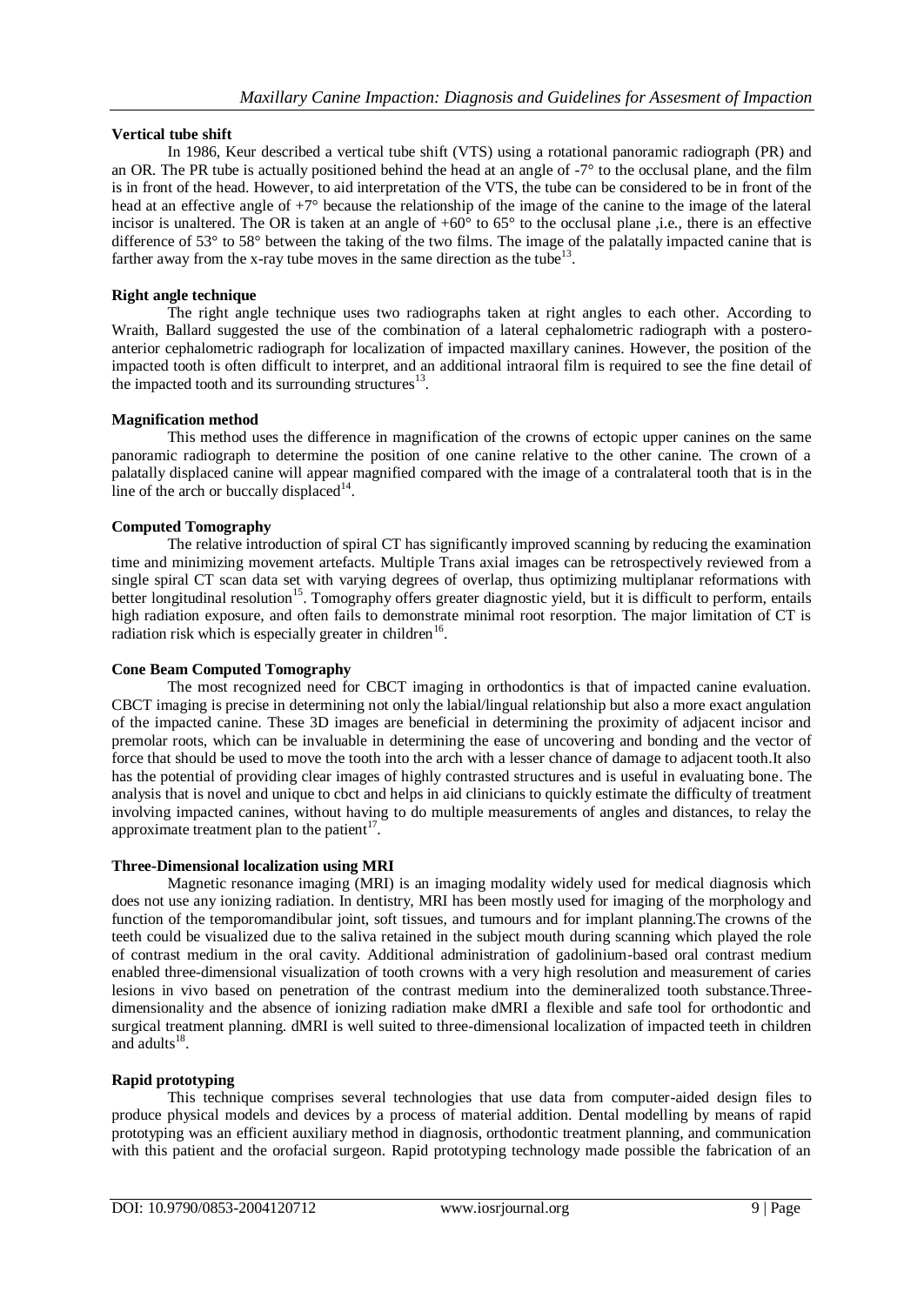attachment for forced canine eruption. Rapid prototyping dental modelling might become the diagnostic procedure of choice in the evaluation of impacted maxillary canines<sup>19</sup>.

# **Guidelines for assesment of impaction**

# **Sector classification**

Ericson and Kurol in 1988 defined number of sectors to denote different types of impaction. Here the radiographic position of canine crown described as being in one of the five sectors. In order to formulate sector classification they assessed the medial position of canine cusp and related it to root resorption of lateral incisors $^{20}$ .

Sector 1: Normally positioned canine

Sector 2: Distal half of lateral incisor root overlapped by the caninr crown

Sector3: Mesial half of the lateral incisor root overlapped by the canine crown

Sector4: Distal half of the central incisor root overlapped by the canine crown

Sector5: Mesial half of the central incisor root overlapped by the canine crown

For accessing the vertical inclination of the canine path of eruption in the frontal plane they used angle  $\alpha$ to represent the angle formed between the inter incisor midline and long axis of canine and "d" as the perpendicular distance of the peak of the cuspid of the impacted canine with respect to the occlusal plane.

### **Lindauer modification**

Linduaer et al. modified the Ericson and Kurol sector classification in the year 1992, gave another sector classification $21$ .

Steven Lindaeur modification are

Sector 1: Was the area distal to a line tangent to the distal heights of contour of the lateral incisor crown and root Sector 2: Was mesial to sector I, but distal to a line bisecting the mesiodistal dimensions of the lateral incisor along the long axis of the tooth

Sector 3: Was a mesial to sector II but distal to a line tangent to the mesial heights of contour of the lateral incisor crown and root

Sector 4: Included all areas mesial to sector III

#### **Power & Short analysis**

The angulation of canine to midline, canine overlap relative to the nearest adjacent incisor and eruptive level of canine in relation to nearest incisor root are assessed here $^{22}$ .

# **Overlap relative to the nearest adjacent incisor**

On assessing the overlap of canine to nearest adjacent incisor they revealed that if no overlap of the lateral incisor was present then 100% success was achieved.

# **Angulation to the mid-sagittal plane**

The chance of a successful return of the canine to a normal eruptive pathway decreased if the original canine angulation exceeded  $31^0$ .

#### **Eruptive level relative to the nearest incisor root**

The greatest success was seen when the canine was at a level between 1/4 and 3/4 the length of the nearest incisor root.

### **Mc Sherry and Pit etal methods**

Four aspects of canine position should be assessed, as well as the age of the patient carefully being taken into account. The prognostic factors have been investigated by McSherry and Pitt et al, who suggested the use certain factors in an index to estimate treatment difficult $2^{3,24}$ .

These factors are discussed below:

# **The amount the canine crown horizontally overlaps the adjacent incisor**

The closer the canine lies to the midline, the poorer the prognosis for alignment. No horizontal overlap of the adjacent incisor would indicate good prognosis, overlap up to half the root width suggests average prognosis and complete overlap of root would indicate poor prognosis.

# **Vertical height of the canine crown**

The more apical the position of the crown, the poorer the prognosis for alignment. From the level of the cementoenamel junction to less than halfway up the root of the lateral incisor would indicate a good prognosis; more than halfway up the root but less than the full length root length would indicate average prognosis; and above the full length of root would have poor prognosis.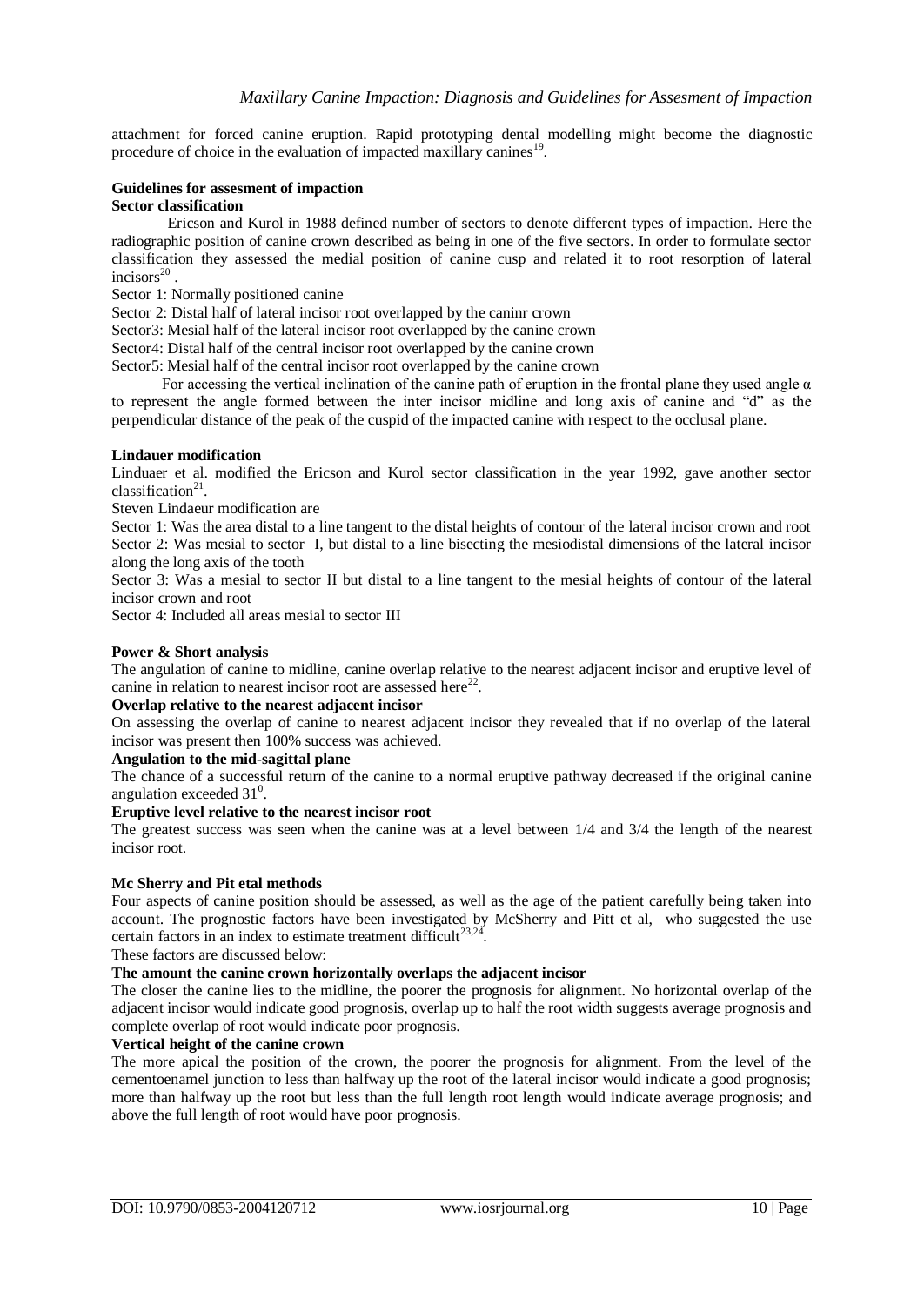# **Canine angulation to the midline**

As canine angulation to the midline increases, the prognosis decreases. Angulation of 0−15° would point towards a good prognosis, angulation of 16−30° an average prognosis, and angulation of 31° or more, a poor prognosis.

### **The position of the canine root apex in the horizontal plane**

If the canine apex is located above the normal canine position, prognosis for alignment is good, if the apex is above the first premolar region, prognosis is average, and if it is above the second premolar, prognosis is poor.

# **Treatment Difficulty Index**

Treatment difficulty index (TDI) was developed by Pitt etal and used to measure the difficulty that would be expected during the alignment of an unerupted maxillary canine<sup>23</sup>.

The factors considered in this study are

- 1. Rotation.
- 2. Angulation to midline.
- 3. Age of patient.
- 4. Coincidence of arch midlines.
- 5. Alignment and spacing of the upper labial segment.<br>6 Vertical height
- Vertical height.
- 7. Bucco-palatal position.
- 8. Condition of primary canine.
- 9. Missing teeth.
- 10. Horizontal position.

A rank value from 4 (most important) to 1 (least important) was allocated to each factors

The TDI was assessed using the following equation

Difficulty score = Constant  $-8$  + Horizontal position 2.0 + Age 1.5 + Vertical height 1.5 + Bucco-palatal position  $1.5 +$  Rotation  $1.0 +$  Midline  $1.0 +$  Angulation  $1.0 +$  Alignment 0.5.

### **KPG Index**

In this index ,depending canines location, the cusp tip and the root tip are each given a number 0–5 in three dimensions taken from a pre-treatment image. The sum of the cusp tip and root tip scores in the three views dictated our anticipated difficulty of treatment .A grid-like scale was devised of the three different views (x, y and z) in order to grade the difficulty of impaction and the potential efficacy of treatment<sup>25</sup>.

# **The x axis of locating the canine**

Is the relationship of the canine cusp tip or root tip to the adjacent teeth. For this scale, they used a traditional panoramic X-ray view. They numbered areas in the x axis relative to the adjacent teeth.

# **The y axis of locating the canine**

The height of the cusp or root tip determined and scaled relative to its normal developmental position.

### **The z axis of locating the canine**

This was done using the axial views on the CBCT machine and makes the index unique, as this section is not normally seen with traditional radiographs. This scale uses distances measured perpendicularly in 2 mm increments from the cusp or root tip to the curved line of the occlusal arch. The divisions of the 0–5 scale are based solely on the distance of the impacted tip to the occlusal reference arch, different from the other two views, which are based more on anatomical location.

### **Assessment of difficulty**

After scoring the cusp tip and root tip in the three views, the degree of difficulty of treatment is categorized as simple, moderately difficult and nearly impossible. These categories are determined by the sum of all scores for each individual tooth. Scores in the range 0–9 fall into the category of easy; 10–14 are moderate; 15–19 are difficult; and 20 and above are extremely difficult.

# **II. Conclusion**

Recognition of tooth disturbances in early mixed dentition which are genetically associated with canine impaction can aid the clinicians in the early diagnosis of this clinical situation. If the displacement of the canines is detected early, the clinicians should then focus on the means of preventing a possible impaction. Clinically common radiograph used to determine position of impacted canine is occlusal radiograph or Clark's method using two periapical radiographs, the reason being the ease of availability and assessment. Other supplemental radiographs like OPG, lateral cephalogram etc can be used to decide the prognosis of impacted canine.